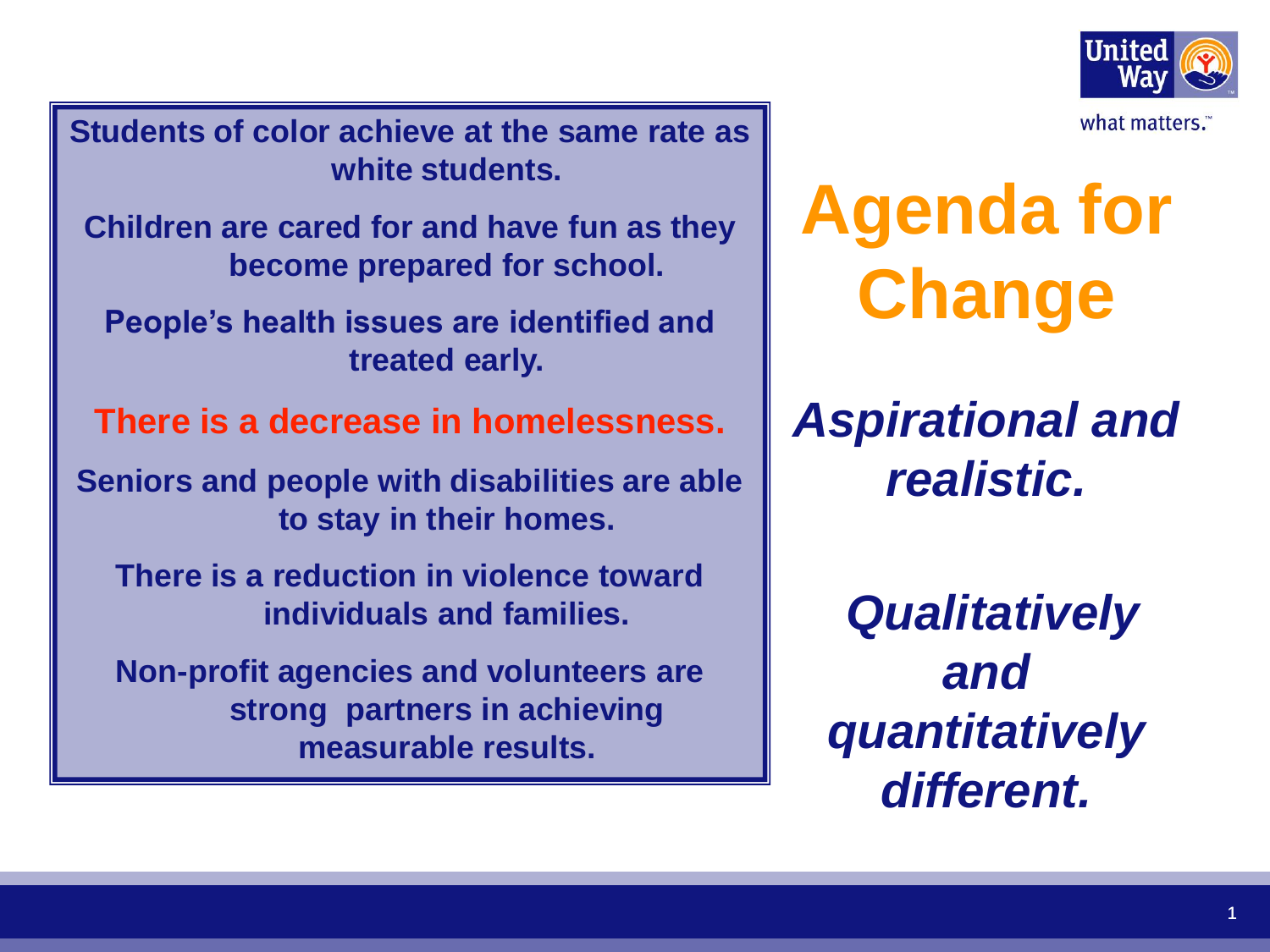## *Our Motivation To Seek Effective Solutions*



#### **Use of Emergency Shelter in Dane County**

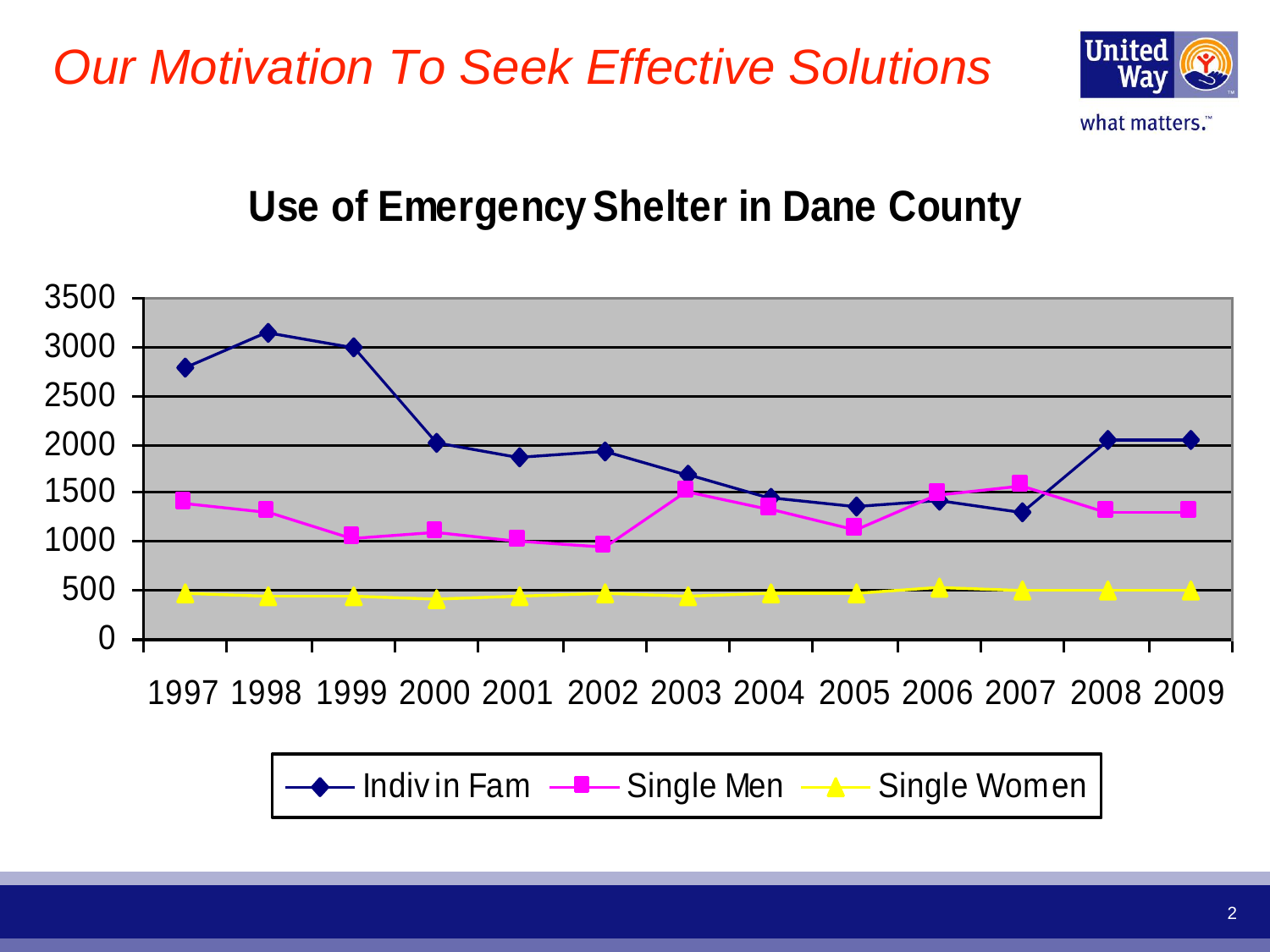## *Mobilization Plans are our business plans*  United Way Housing in Action Mobilization Plan

- I. Problem Statement
- II. National Research
	- I. The problem
	- II. Strategies
- III. Local Research (includes primary research from community engagement)
- IV. Hypothesis/goal (community level)
- V. Our chosen strategies and resources
- VI. Results and timeframe



what matters.

**United** 

**United Way** 

of Dane County Housing in Action Research-based strategies to reduce the need



The Goal: <sup>-11</sup> **COal:**<br>By focusing on Housing First, case<br>connections, landlord/tenant management, landlord/tirst, can<br>connections and lord/tenant management, landlord/tenant<br>connections and financial counseling,<br>and access to food, we will reduced by half the number and access to food, we will reduce<br>by half the number of Dana Counseli<br>thildren in the number of Dana Counce by half the number of Dane Counseling<br>by half the number of Dane County<br>children in shelters by 2015 children in shelters by 2015.

With help from Madison<br>School District (MMSD), United Water<br>tracks the number (MMSD), United Water with help from Madison Metropolita<br>School District (MMSD), United Way<br>tracks the number of school-age Way **Example 15 District (MMSD), United V**<br>tracks the number of school-age<br>County shall the district from a ge children in the district from bare<br>County shelters of school-age<br>From bornelters. Children wane County shelters. Children who come<br>from homelessness face extractional Founty shelters. Children who come<br>from homelessness face extraordinary<br>educational and health challenges

To create systemic solutions, the Housing in Action Leadership Team (HALT) supports<br>Plan. This document reflects the progress, strategic refinements and health challenges.<br>
Metrics in this 2009 plan update. <sup>10</sup> Create systemic solutions, the Housing in Action Leadership Team (HALT) supportions in this 2009 plan update.<br>
This document reflects the progress, strategic refinements and health challenge metrics in this 2009 plan The research-backed strategies outlined in 2006's Housing in Action<br>Plan. This document reflects the progress, strategic refinements and Mealth Challer<br>metrics in this 2009 plan update.<br>Many planes of the progress, strateg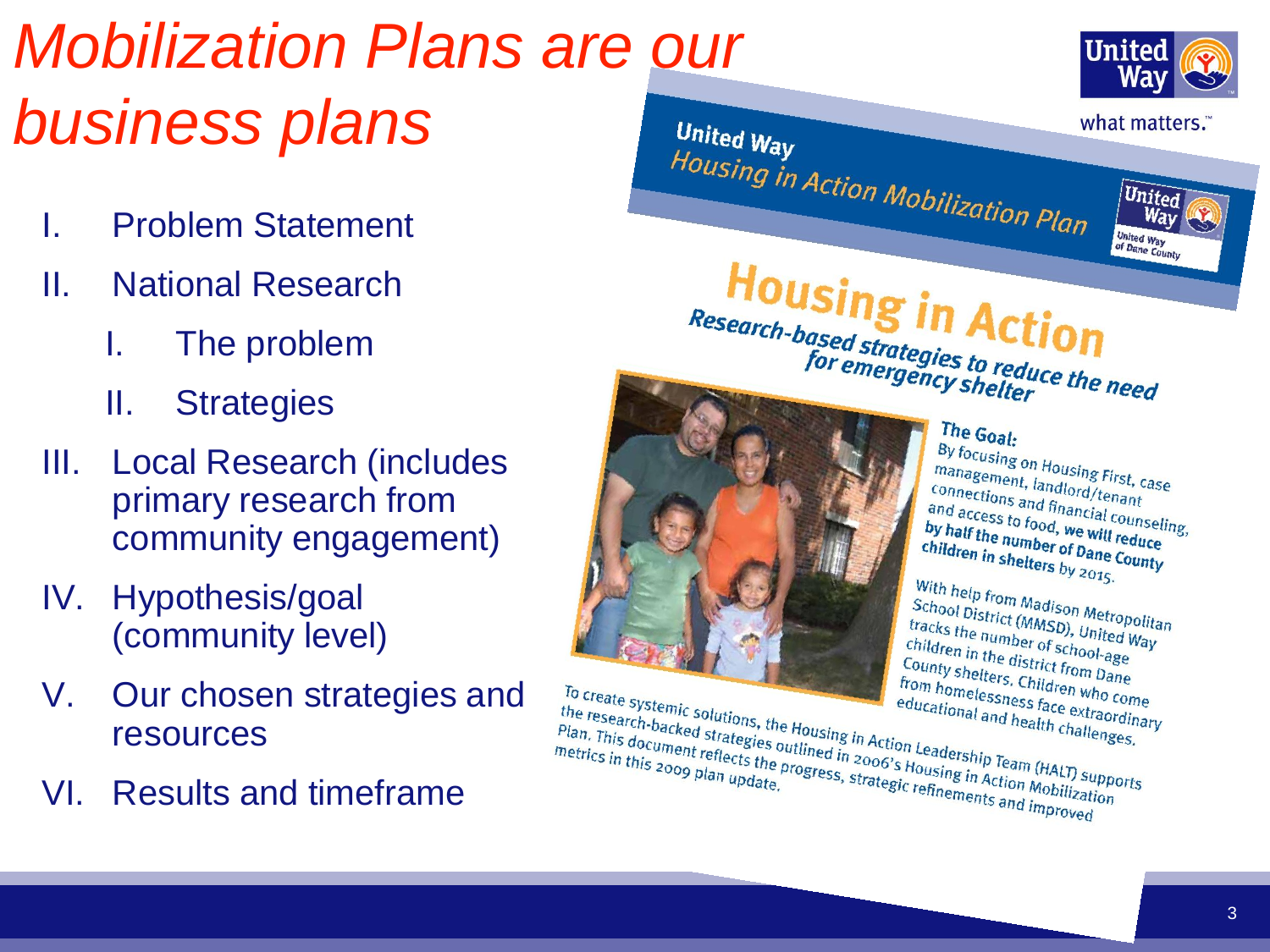# *Hypothesis/ Goal*



what matters." By expanding eviction prevention strategies and providing direct access to stable housing for families facing homelessness, we will reduce our reliance on shelter as the first line of defense for these families. Our key indicator will be the number of Dane County school age children in shelter, which will decrease from 109 to 54 by 2015.

## **Key Strategies:**

- **1. Landlord and tenant connections, Financial Management**
- 2. Quality Case Management
- 3. Food access
- 4. Direct access to permanent housing (Housing First)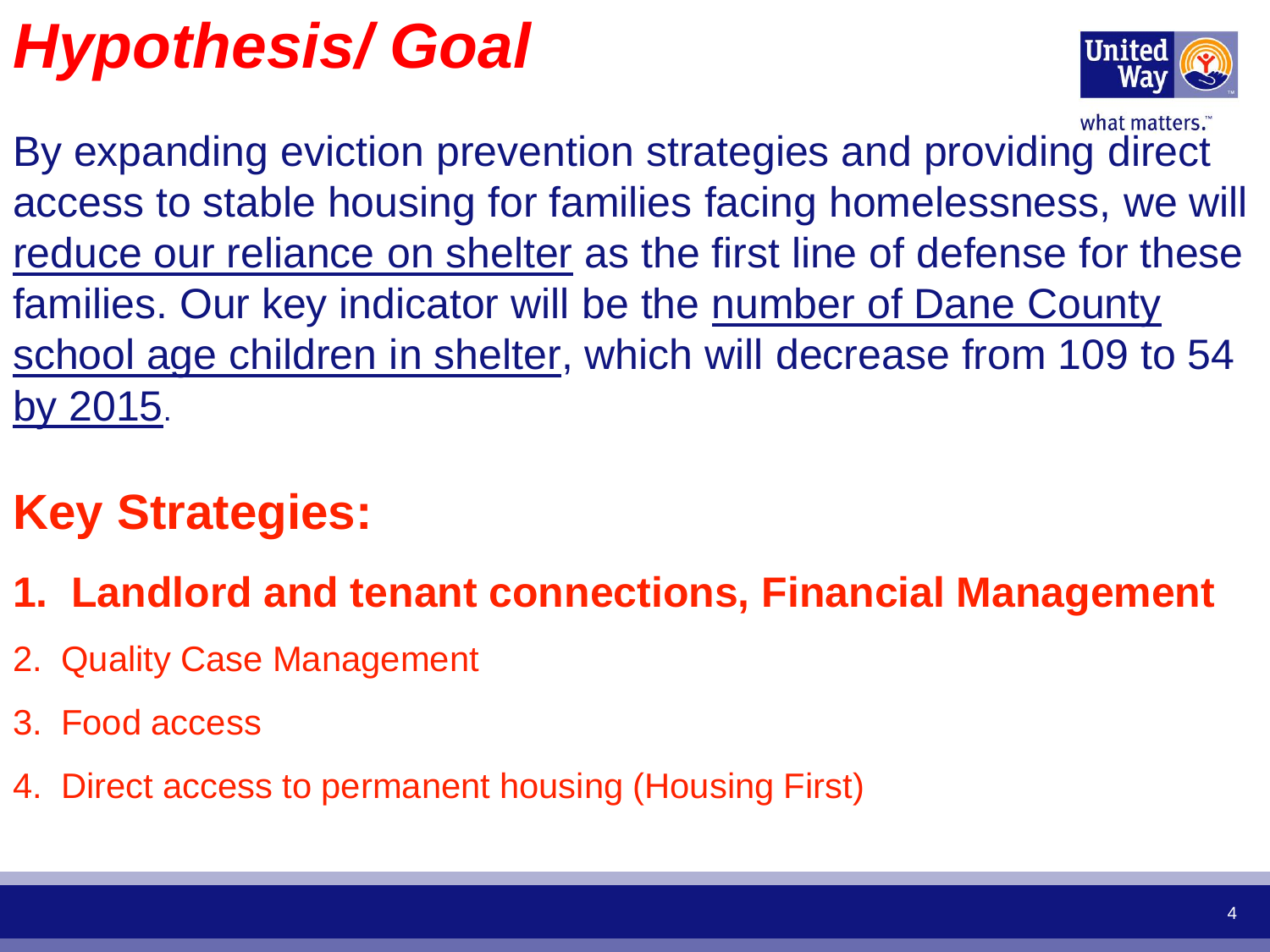

Analysis of rejection and eviction for 3 month period in 2005 of 200 households.

Conclusion: strong need for financial education and support and bride builder strategy. to improve tenant-landlord connections.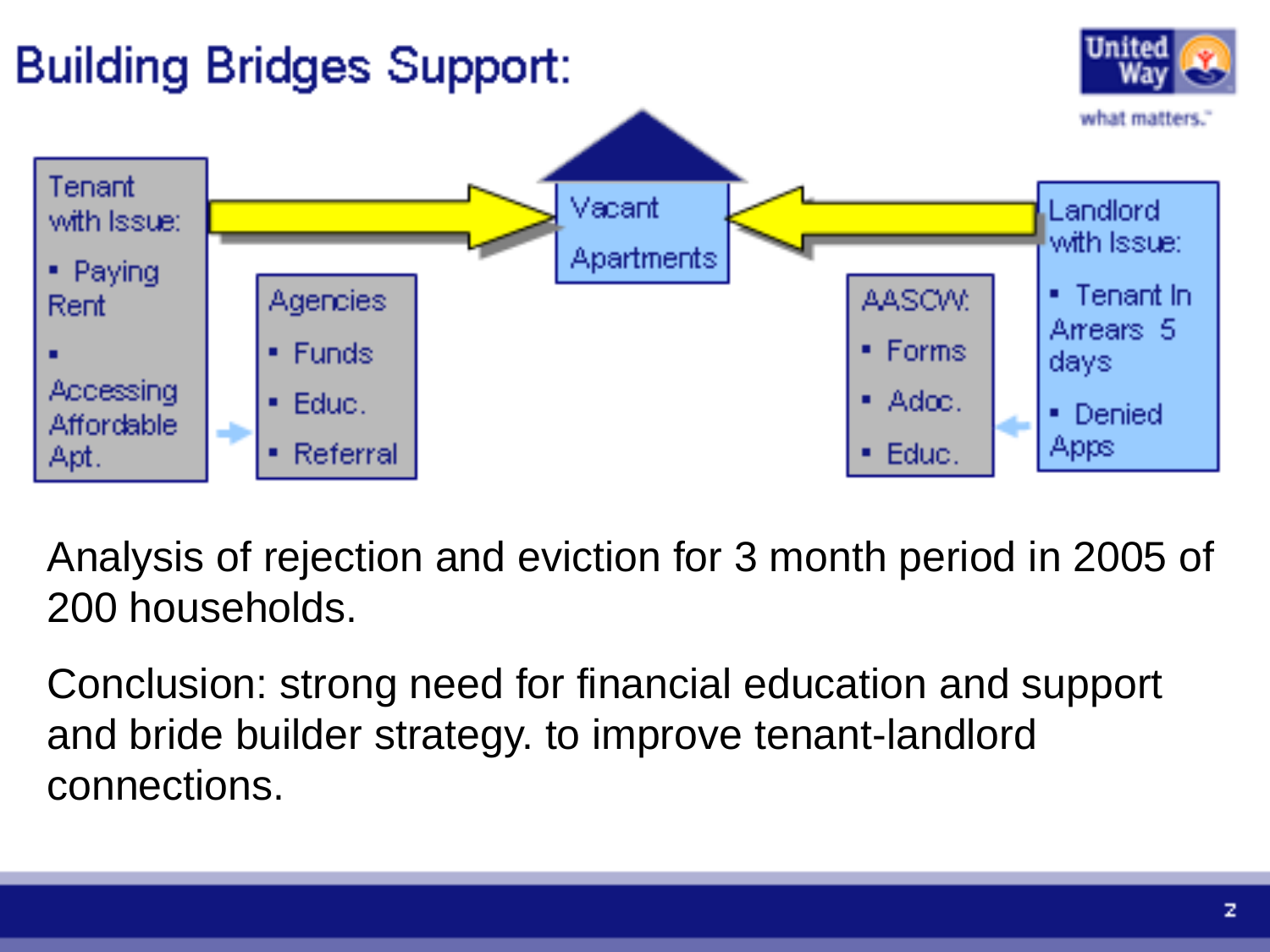## *Rent Increases In Dane County Exceed Wage Increases*



## **Dane County Annual Changes Median Wage and Rent Cost 1997 - 2008**



Median Rent Change  $\frac{1}{2}$  Median Wage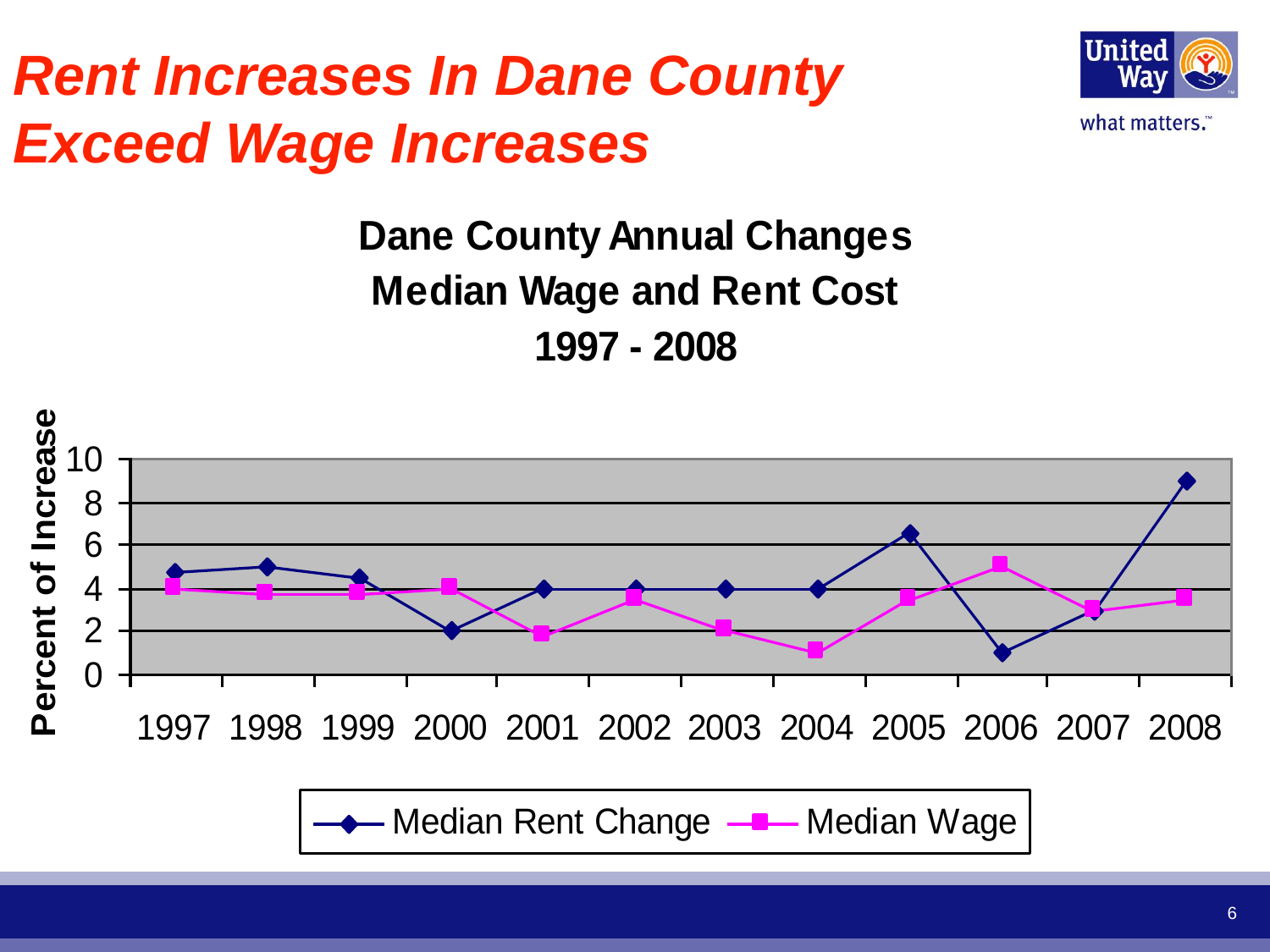#### **2006: Community Tools to Respond with Financial Help Counseling**







Links to training, Financial Education Center



Training for Case Managers on budgeting



Community Education and literacy events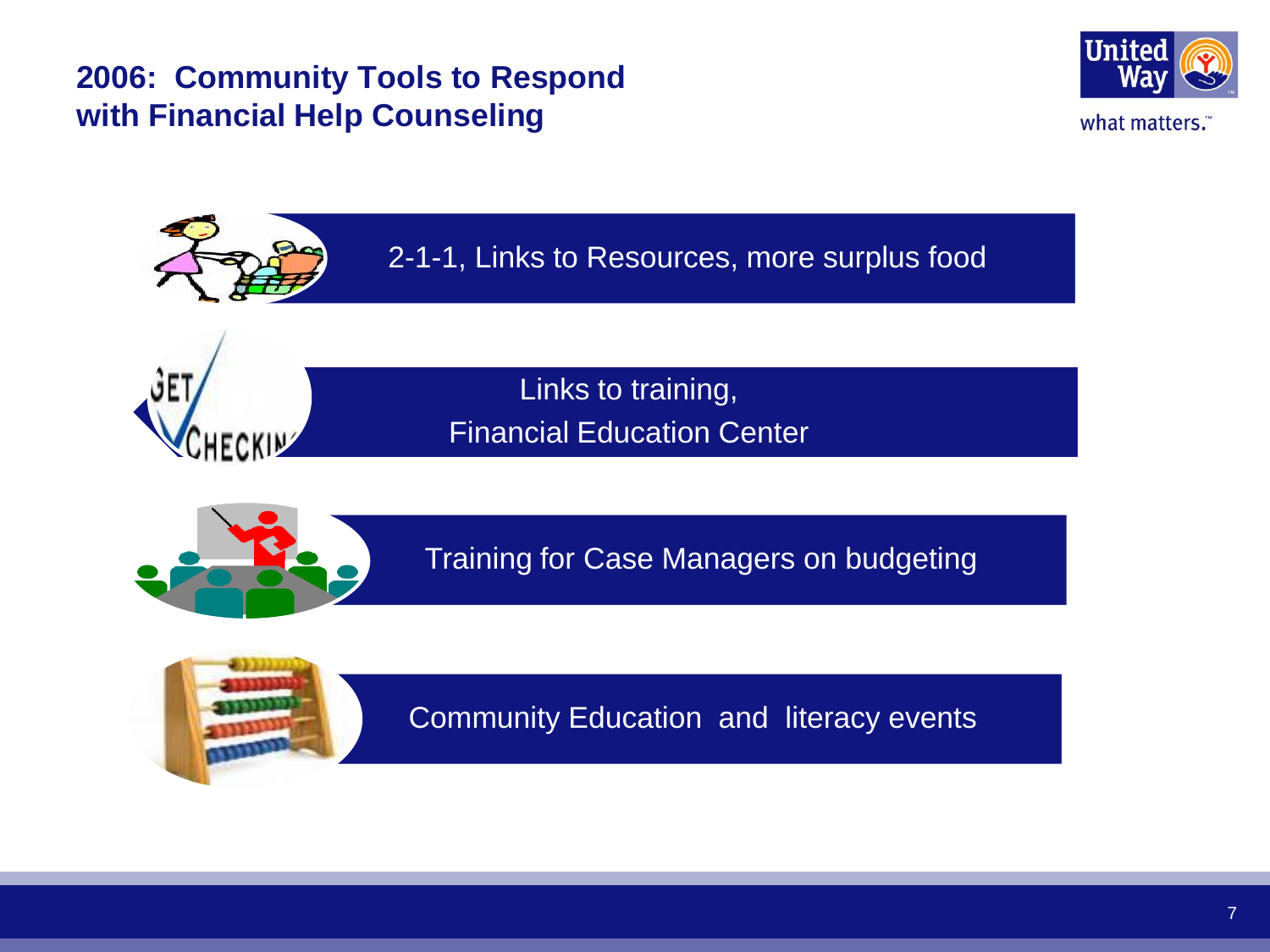

## Important Community Resources



- Special tax benefits
- For low and moderate income workers
- Taxes and credits

**Financial Education Center** 'Your road to fínancíal security'

 $\breve{\circ}$ 

#### • 2300 S. Park Street

 $\frac{5}{6}$  3 a  $\frac{5}{6}$  h. • 1 stop shop for financial counseling and classes



- Mane<br>Or<br>Ve **Communit** y Events
- Every **October** since 2006
- Free programs



• Case managers concerns about lack of follow through

• Need for more individual attention

8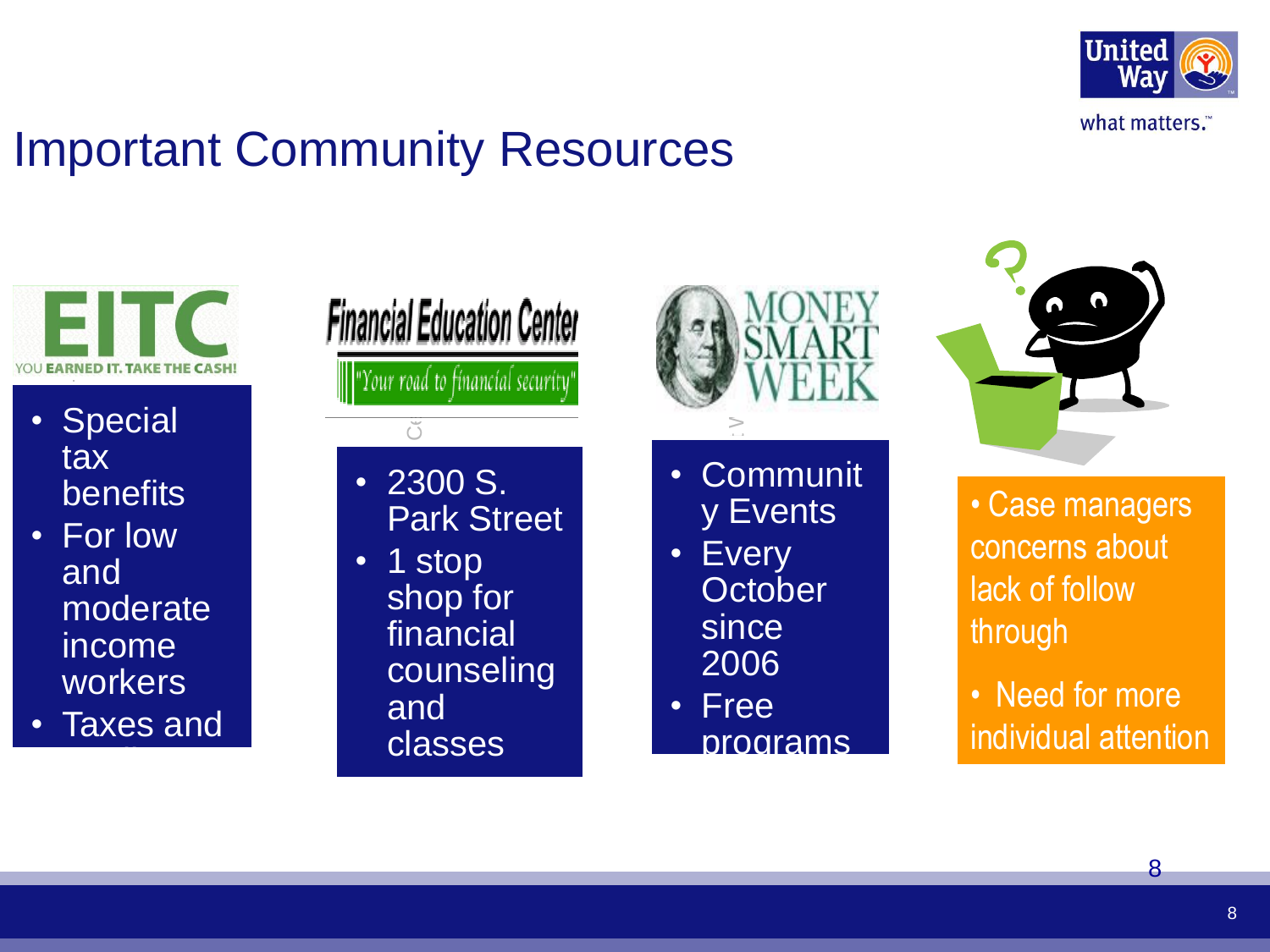*United Way's Motivation to Research New Strategies and Best Practices: Our Path to Financial Coaching*



- **Mobilization efforts to address critical issues**
- **Research based strategies**
- **Strong reliance on volunteer inspiration and engagement**

#### **Resources to apply to our key strategies:**

- **Funding**
	- –**Annual Campaign, unrestricted and donor designated**
	- –**Targeted Investments:**
		- **United Way of America**
		- **Strategic Partnerships (FINRA, AmeriCorps…)**
- **Volunteers**
- **Community Partnerships**



what matters."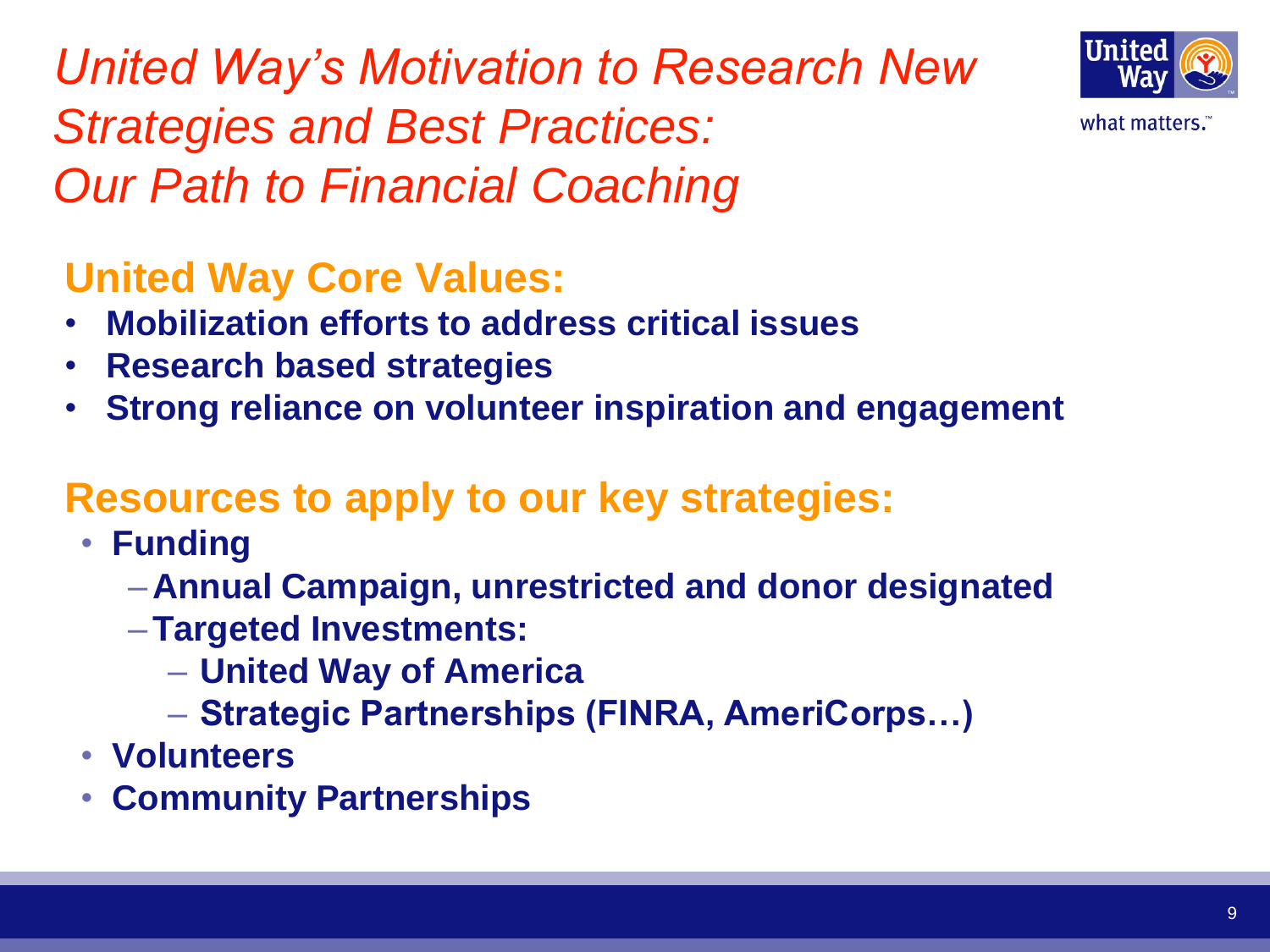*2010 Financial Literacy Focused Investments bring in Financial Coaching*



what matters."

- *YWCA Second Chance Financial Counseling:*
- *CAC Building Bridges:*
- *Financial Education Center EITC*
- *Financial Coaching thru FINRA and AmeriCorps*
- *Eviction Prevention at Community Agencies*
- *Skilled Trained Case managers in Funded Programs*
- *Financial Coaching part of Case Manager Team*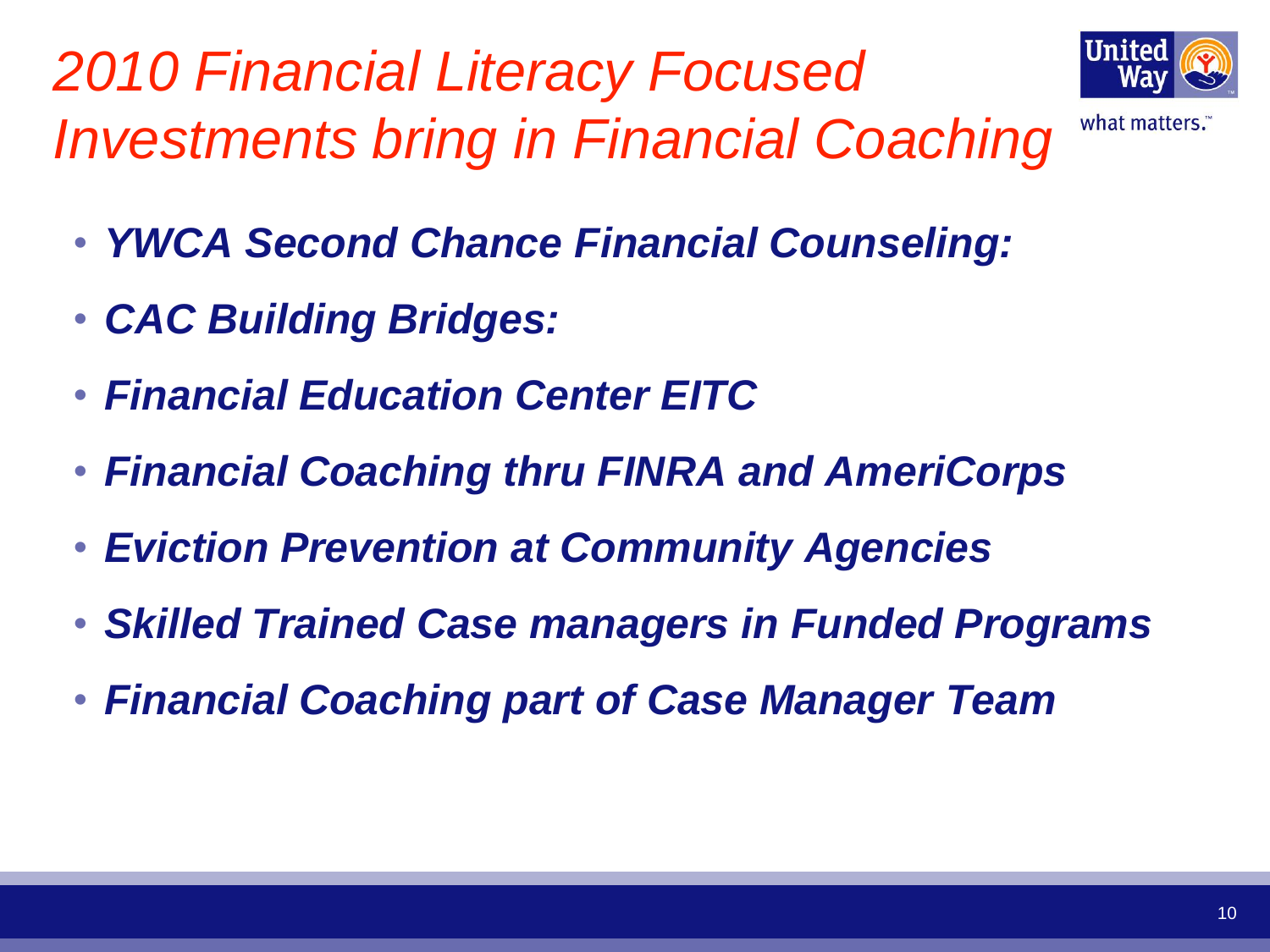

# *How we measure our results*

Percentage of Dane County families who:

- Are able to avoid stays in homeless shelter
- Access eligible tax credits (there was a 14% increase in 2008 from 2007)
- Evictions avoided
- Increased access to surplus food
- Increase their standard of living (measured by % of families with incomes below poverty level)

11